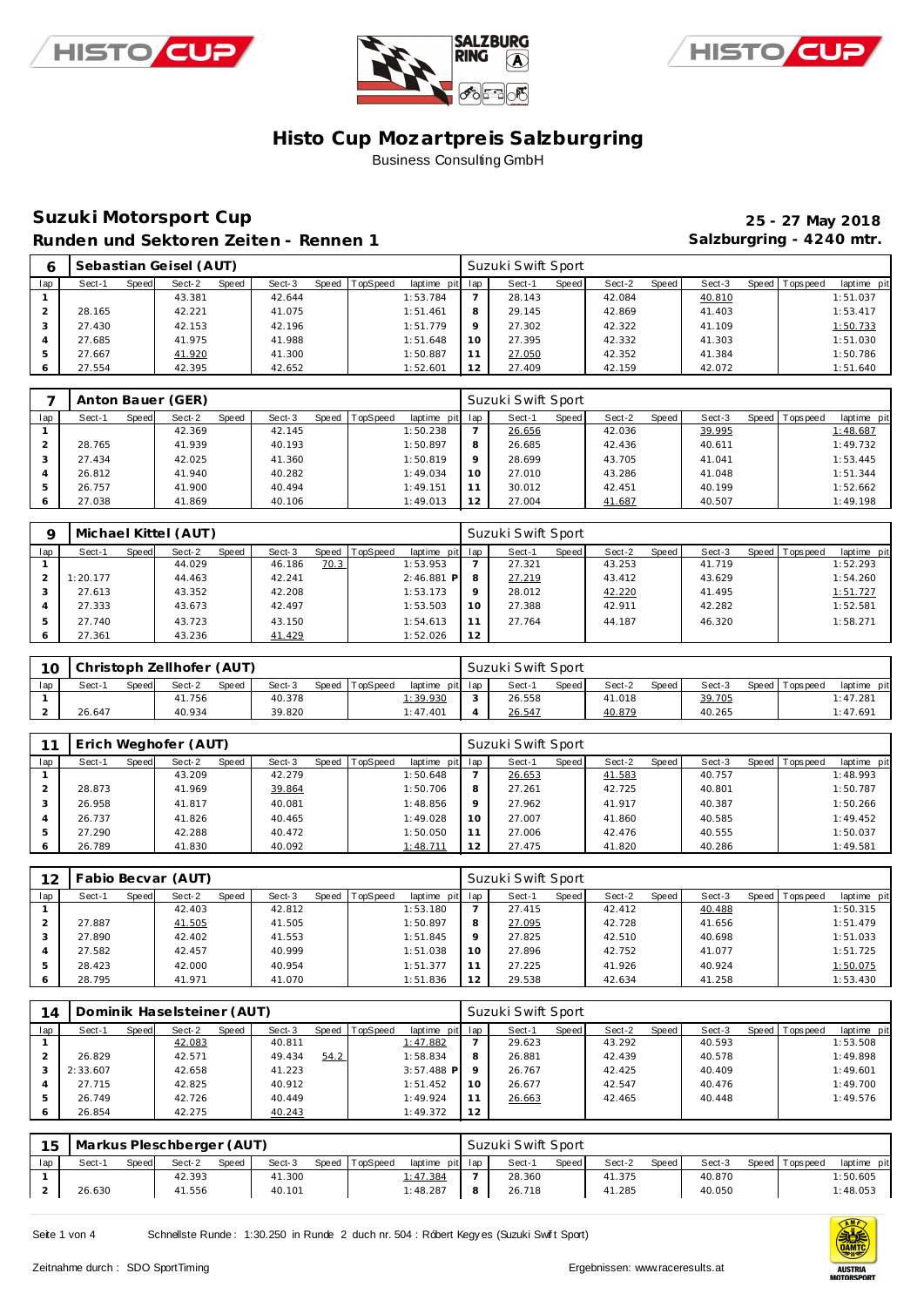





# **Suzuki Motorsport Cup 25 - 27 May 2018**

Runden und Sektoren Zeiten - Rennen 1 **an alzweiter Statzburgring - 4240 mtr.** 

| 26.260 | 41.377 | 40.199 | 1:47.836 |        | 26.351 | 41.491 | 40.102 | 1:47.944 |
|--------|--------|--------|----------|--------|--------|--------|--------|----------|
| 26.431 | 41.214 | 40.919 | 1:48.564 | $\sim$ | 26.431 | 41.514 | 40.206 | 1:48.151 |
| 26.068 | 41.157 | 40.590 | 1:47.815 |        | 26.606 | 41.163 | 40.540 | 1:48.309 |
| 27.305 | 41.327 | 39.844 | 1:48.476 | $\sim$ | 26.865 | 41.005 | 41.016 | 1:48.886 |

| 16  |        |       | Peter Eibisberger (AUT) |       |        |       |                 |                 |    | Suzuki Swift Sport |       |        |       |        |                 |             |
|-----|--------|-------|-------------------------|-------|--------|-------|-----------------|-----------------|----|--------------------|-------|--------|-------|--------|-----------------|-------------|
| lap | Sect-1 | Speed | Sect-2                  | Speed | Sect-3 | Speed | <b>TopSpeed</b> | laptime pit lap |    | Sect-1             | Speed | Sect-2 | Speed | Sect-3 | Speed Tops peed | laptime pit |
|     |        |       | 42.140                  |       | 41.243 |       |                 | 1:48.979        |    | 26.185             |       | 41.692 |       | 39.735 |                 | 1:47.612    |
|     | 27.100 |       | 40.846                  |       | 40.584 |       |                 | 1:48.530        | 8  | 26.514             |       | 41.626 |       | 39.783 |                 | 1:47.923    |
|     | 26.725 |       | 40.876                  |       | 40.118 |       |                 | 1:47.719        |    | 26.415             |       | 41.566 |       | 39.805 |                 | 1:47.786    |
|     | 26.514 |       | 41.417                  |       | 39.470 |       |                 | 1:47.401        | 10 | 26.184             |       | 41.476 |       | 39.653 |                 | 1:47.313    |
|     | 25.901 |       | 40.897                  |       | 40.672 |       |                 | 1:47.470        |    | 26.237             |       | 41.341 |       | 39.544 |                 | 1:47.122    |
|     | 26.469 |       | 41.306                  |       | 39.532 |       |                 | 1:47.307        |    | 25.991             |       | 41.410 |       | 39.495 |                 | 1:46.896    |

| 26  |        |       | Max Wimmer (AUT) |       |        |       |          |             |     | Suzuki Swift Sport |              |        |       |        |       |            |             |
|-----|--------|-------|------------------|-------|--------|-------|----------|-------------|-----|--------------------|--------------|--------|-------|--------|-------|------------|-------------|
| lap | Sect-1 | Speed | Sect-2           | Speed | Sect-3 | Speed | TopSpeed | laptime pit | lap | Sect-1             | <b>Speed</b> | Sect-2 | Speed | Sect-3 | Speed | Tops pee d | laptime pit |
|     |        |       | 41.189           |       | 40.178 |       |          | 1:39.807    |     | 26.460             |              | 41.282 |       | 39.510 |       |            | 1:47.252    |
|     | 26.365 |       | 41.190           |       | 39.719 |       |          | 1:47.274    | 8   | 26.464             |              | 41.067 |       | 39.622 |       |            | 1:47.153    |
|     | 26.283 |       | 41.337           |       | 39.759 |       |          | 1:47.379    | Q   | 26.174             |              | 41.332 |       | 39.698 |       |            | 1:47.204    |
|     | 26.296 |       | 41.144           |       | 39.679 |       |          | 1:47.119    | 10  | 26.324             |              | 41.882 |       | 39.929 |       |            | 1:48.135    |
|     | 26.709 |       | 41.293           |       | 39.827 |       |          | 1:47.829    | 11  | 27.109             |              | 41.416 |       | 39.908 |       |            | 1:48.433    |
|     | 26.358 |       | 41.212           |       | 39.803 |       |          | 1:47.373    | 12  | 26.283             |              | 41.410 |       | 39.904 |       |            | 1:47.597    |

| 30  |        |       | Oliver Müller (AUT) |       |        |       |          |             |     | Suzuki Swift Sport |         |        |       |        |                 |             |
|-----|--------|-------|---------------------|-------|--------|-------|----------|-------------|-----|--------------------|---------|--------|-------|--------|-----------------|-------------|
| lap | Sect-1 | Speed | Sect-2              | Speed | Sect-3 | Speed | TopSpeed | laptime pit | lap | Sect-1             | Speed I | Sect-2 | Speed | Sect-3 | Speed Tops peed | laptime pit |
|     |        |       | 41.543              |       | 39.950 |       |          | 1:41.268    |     | 26.288             |         | 41.156 |       | 39.485 |                 | 1:46.929    |
|     | 26.975 |       | 41.262              |       | 39.755 |       |          | 1:47.992    | 8   | 26.392             |         | 40.970 |       | 40.332 |                 | 1:47.694    |
|     | 26.635 |       | 41.288              |       | 39.812 | 155.6 |          | 1:47.735    |     | 26.258             |         | 41.021 |       | 40.420 |                 | 1:47.699    |
|     | 26.970 |       | 40.926              |       | 39.451 |       |          | 1:47.347    | 10  | 26.563             |         | 41.310 |       | 40.288 |                 | 1:48.161    |
| ь   | 26.376 |       | 41.290              |       | 39.506 |       |          | 1:47.172    |     | 26.552             |         | 41.305 |       | 39.485 |                 | 1:47.342    |
|     | 26.595 |       | 41.274              |       | 39.309 |       |          | 1:47.178    | 12  | 26.625             |         | 41.588 |       | 39.784 |                 | 1:47.997    |

| 46  |        |       | Hermann Neubauer (AUT) |       |        |                |                 |         | Suzuki Swift Sport |              |        |       |        |         |                   |             |
|-----|--------|-------|------------------------|-------|--------|----------------|-----------------|---------|--------------------|--------------|--------|-------|--------|---------|-------------------|-------------|
| lap | Sect-1 | Speed | Sect-2                 | Speed | Sect-3 | Speed TopSpeed | laptime pit lap |         | Sect-1             | <b>Speed</b> | Sect-2 | Speed | Sect-3 | Speed I | <b>T</b> ops peed | laptime pit |
|     |        |       | 41.186                 |       | 40.767 |                | 1:41.036        |         | 26.656             |              | 40.821 |       | 40.050 |         |                   | 1:47.527    |
|     | 26.816 |       | 40.873                 |       | 40.276 |                | 1:47.965        | 8       | 26.350             |              | 41.373 |       | 40.239 |         |                   | 1:47.962    |
| 3   | 26.230 |       | 40.666                 |       | 39.877 |                | 1:46.773        | $\circ$ | 26.164             |              | 40.936 |       | 40.644 |         |                   | 1:47.744    |
| 4   | 26.809 |       | 40.883                 |       | 39.670 |                | 1:47.362        | 10      | 26.538             |              | 40.991 |       | 40.371 |         |                   | 1:47.900    |
| 5   | 26.199 |       | 40.839                 |       | 40.101 |                | 1:47.139        | 11      | 26.437             |              | 40.838 |       | 39.884 |         |                   | 1:47.159    |
|     | 26.471 |       | 40.809                 |       | 40.037 |                | 1:47.317        | 12      | 26.464             |              | 41.649 |       | 39.817 |         |                   | 1:47.930    |

| 50            |        |       | Martin Zellhofer (AUT) |       |        |                |                 |    | Suzuki Swift Sport |       |        |       |        |                   |             |
|---------------|--------|-------|------------------------|-------|--------|----------------|-----------------|----|--------------------|-------|--------|-------|--------|-------------------|-------------|
| lap           | Sect-1 | Speed | Sect-2                 | Speed | Sect-3 | Speed TopSpeed | laptime pit lap |    | Sect-1             | Speed | Sect-2 | Speed | Sect-3 | Speed   Tops peed | laptime pit |
|               |        |       | 42.139                 |       | 39.852 |                | 1:42.117        |    | 26.353             |       | 41.001 |       | 39.515 |                   | 1:46.869    |
|               | 26.571 |       | 41.931                 |       | 39.793 |                | 1:48.295        | 8  | 26.290             |       | 40.743 |       | 40.480 |                   | 1:47.513    |
|               | 26.468 |       | 40.979                 |       | 39.429 |                | 1:46.876        |    | 26.383             |       | 40.795 |       | 40.432 |                   | 1:47.610    |
|               | 26.859 |       | 40.882                 |       | 39.805 |                | 1:47.546        |    | 26.654             |       | 40.986 |       | 40.095 |                   | 1:47.735    |
| $\mathcal{D}$ | 26.434 |       | 40.912                 |       | 39.604 |                | 1:46.950        |    | 26.436             |       | 40.823 |       | 39.884 |                   | 1:47.143    |
|               | 26.510 |       | 41.264                 |       | 39.660 |                | 1:47.434        | 12 | 26.565             |       | 41.476 |       | 39.859 |                   | 1:47.900    |

| 67  |        |       | Maderthaner (AUT) |       |        |                |                 |                 | Suzuki Swift Sport |       |        |       |        |                |             |
|-----|--------|-------|-------------------|-------|--------|----------------|-----------------|-----------------|--------------------|-------|--------|-------|--------|----------------|-------------|
| lap | Sect-1 | Speed | Sect-2            | Speed | Sect-3 | Speed TopSpeed | laptime pit lap |                 | Sect-1             | Speed | Sect-2 | Speed | Sect-3 | Speed Topspeed | laptime pit |
|     |        |       | 43.298            |       | 44.517 |                | 1:57.147        |                 | 27.955             |       | 43.001 |       | 44.756 |                | 1:55.712    |
|     | 27.845 |       | 42.605            |       | 44.488 |                | 1:54.938        | 8               | 28.688             |       | 43.330 |       | 44.676 |                | 1:56.694    |
|     | 27.773 |       | 43.075            |       | 44.940 |                | 1:55.788        | $\circ$         | 27.732             |       | 42.988 |       | 44.737 |                | 1:55.457    |
|     | 27.996 |       | 42.975            |       | 44.810 |                | 1:55.781        | 10 <sup>°</sup> | 27.761             |       | 43.062 |       | 44.616 |                | 1:55.439    |
|     | 27.807 |       | 43.617            |       | 44.609 |                | 1:56.033        | 11              | 27.772             |       | 42.818 |       | 44.545 |                | 1:55.135    |
|     | 27.882 |       | 42.648            |       | 44.869 |                | 1:55.399        | 12              | 27.874             |       | 42.814 |       | 44.976 |                | 1:55.664    |

| 503 | László Ács |       |        |       |        |       |          |                 |   | Suzuki Swift Sport |              |        |       |        |                |             |
|-----|------------|-------|--------|-------|--------|-------|----------|-----------------|---|--------------------|--------------|--------|-------|--------|----------------|-------------|
| lap | Sect-1     | Speed | Sect-2 | Speed | Sect-3 | Speed | TopSpeed | laptime pit lap |   | Sect-1             | <b>Speed</b> | Sect-2 | Speed | Sect-3 | Speed Topspeed | laptime pit |
|     |            |       | 42.826 |       | 42.190 |       |          | 1:50.212        |   | 26.713             |              | 42.863 |       | 40.298 |                | 1:49.874    |
|     | 27.956     |       | 42.071 |       | 40.148 |       |          | 1:50.175        | 8 | 26.867             |              | 41.871 |       | 41.209 |                | 1:49.947    |
|     | 26.939     |       | 41.963 |       | 40.254 |       |          | 1:49.156        |   | 28.271             |              | 43.353 |       | 40.557 |                | 1:52.181    |

Seite 2 von 4 Schnellste Runde : 1:30.250 in Runde 2 duch nr. 504 : Róbert Kegy es (Suzuki Swift Sport)

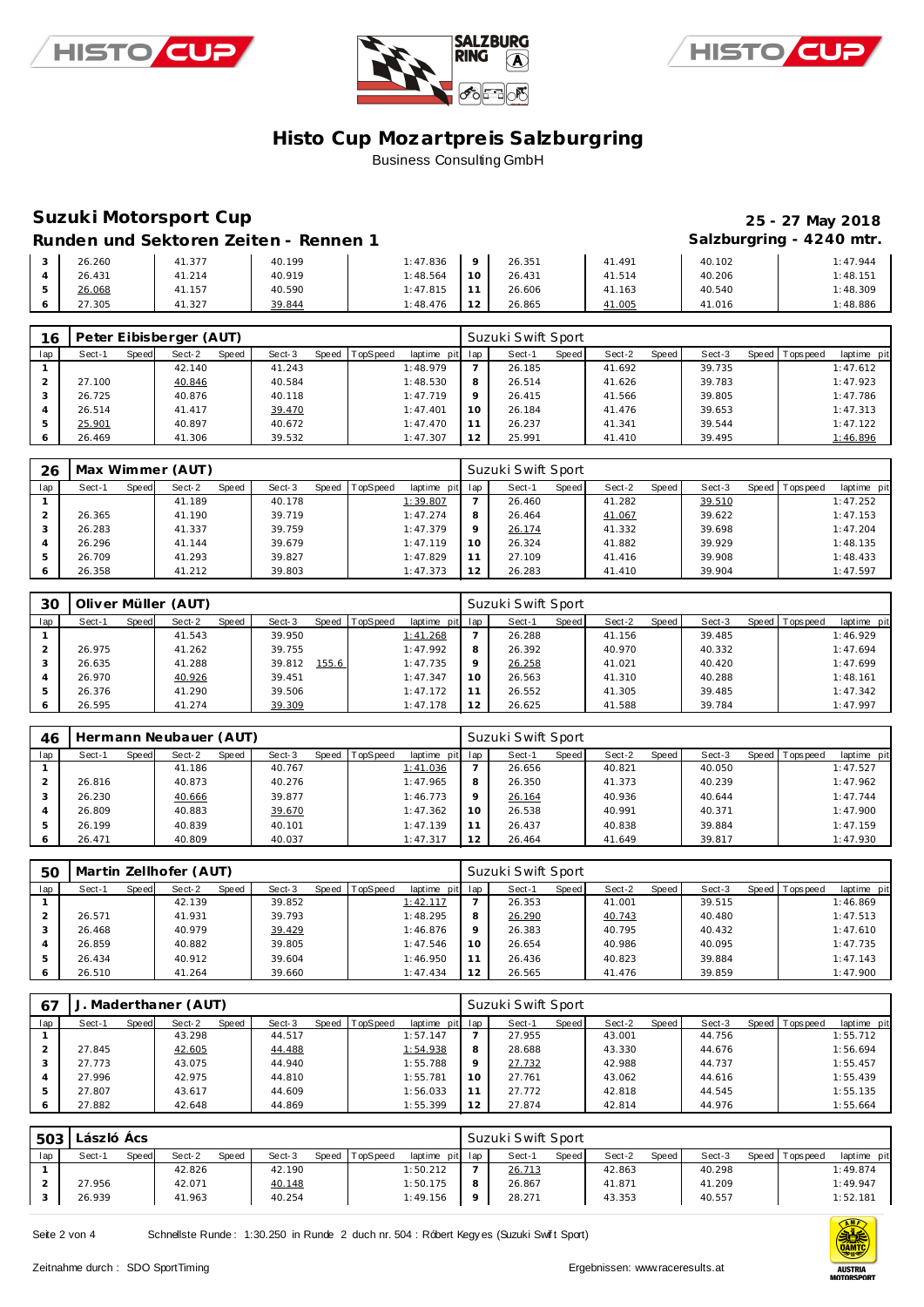





# **Suzuki Motorsport Cup 25 - 27 May 2018**

Runden und Sektoren Zeiten - Rennen 1 **Bei der Einer Standen und Sektoren Zeiten - Rennen 1 Salzburgring - 4240 mtr.** 

|  |        |        | ____   |          |               |        |        | ~      | $\tilde{\phantom{a}}$ |
|--|--------|--------|--------|----------|---------------|--------|--------|--------|-----------------------|
|  | 26.904 | 41.942 | 40.191 | : 49.037 | $\sim$        | 27.481 | 43.375 | 41.488 | :52.344               |
|  | .720   | 42.553 | 40.935 | 1:51.208 | - -           | 27.213 | 42.650 | 40.874 | 1:50.737              |
|  | 26.748 | 41.507 | 40.409 | 1:48.664 | $\sim$ $\sim$ | 27.434 | 42.752 | 41.968 | 1:52.154              |

| 504 | Róbert Kegyes<br>Sect-2<br>Speed<br>Sect-3<br>Speed TopSpeed<br>Speed<br>Sect-1 |  |  |  |  |  |                 |  | Suzuki Swift Sport |       |        |       |        |                 |             |
|-----|---------------------------------------------------------------------------------|--|--|--|--|--|-----------------|--|--------------------|-------|--------|-------|--------|-----------------|-------------|
| lap |                                                                                 |  |  |  |  |  | laptime pit lap |  | Sect-1             | Speed | Sect-2 | Speed | Sect-3 | Speed Tops peed | laptime pit |
|     |                                                                                 |  |  |  |  |  | 1:34.439        |  |                    |       |        |       |        |                 | 1:47.810    |
|     |                                                                                 |  |  |  |  |  | 1:30.250        |  |                    |       |        |       |        |                 | 1:47.407    |
|     |                                                                                 |  |  |  |  |  | 1:47.629        |  |                    |       |        |       |        |                 | 2:31.010    |
|     |                                                                                 |  |  |  |  |  | 1:48.421        |  |                    |       |        |       |        |                 |             |

| -507 | Gera   | Rácz  |        |       |        |       |                 |                 |         | Suzuki Swift Sport |       |        |       |        |                |             |
|------|--------|-------|--------|-------|--------|-------|-----------------|-----------------|---------|--------------------|-------|--------|-------|--------|----------------|-------------|
| lap  | Sect-1 | Speed | Sect-2 | Speed | Sect-3 | Speed | <b>TopSpeed</b> | laptime pit lap |         | Sect-1             | Speed | Sect-2 | Speed | Sect-3 | Speed Topspeed | laptime pit |
|      |        |       | 42.182 |       | 42.357 |       |                 | 1:49.941        |         | 28.275             |       | 41.717 |       | 40.542 |                | 1:50.534    |
|      | 26.844 |       | 41.630 |       | 40.798 |       |                 | 1:49.272        | 8       | 27.640             |       | 42.300 |       | 40.985 |                | 1:50.925    |
|      | 26.883 |       | 41.635 |       | 40.528 |       |                 | 1:49.046        | $\circ$ | 27.536             |       | 42.063 |       | 40.666 |                | 1:50.265    |
|      | 26.616 |       | 41.682 |       | 40.608 |       |                 | 1:48.906        | 10      | 27.022             |       | 42.038 |       | 40.534 |                | 1:49.594    |
|      | 27.086 |       | 41.866 |       | 40.480 |       |                 | 1:49.432        | 11      | 27.012             |       | 42.811 |       | 41.196 |                | 1:51.019    |
|      | 27.050 |       | 41.758 |       | 40.527 |       |                 | 1:49.335        | 12      | 26.883             |       | 41.832 |       | 42.249 |                | 1:50.964    |

| 509 | stván Bernula |       |        |       |        |                |             |             | Suzuki Swift Sport |       |        |       |        |                |             |
|-----|---------------|-------|--------|-------|--------|----------------|-------------|-------------|--------------------|-------|--------|-------|--------|----------------|-------------|
| lap | Sect-1        | Speed | Sect-2 | Speed | Sect-3 | Speed TopSpeed | laptime pit | lap         | Sect-1             | Speed | Sect-2 | Speed | Sect-3 | Speed Topspeed | laptime pit |
|     |               |       | 41.344 |       | 40.207 |                | 1:42.873    |             | 26.402             |       | 40.766 |       | 40.068 |                | 1:47.236    |
|     | 26.526        |       | 40.863 |       | 39.574 |                | 1:46.963    | 8           | 26.368             |       | 41.143 |       | 39.721 |                | 1:47.232    |
| 3   | 26.551        |       | 40.752 |       | 40.033 |                | 1:47.336    | $\mathsf Q$ | 26.481             |       | 41.000 |       | 40.581 |                | 1:48.062    |
| 4   | 26.316        |       | 41.033 |       | 39.528 |                | 1:46.877    | 10          | 26.330             |       | 41.358 |       | 40.057 |                | 1:47.745    |
| 5   | 26.341        |       | 41.063 |       | 39.698 |                | 1:47.102    |             | 26.470             |       | 40.968 |       | 39.711 |                | 1:47.149    |
|     | 26.370        |       | 41.024 |       | 39.592 |                | 1:46.986    | 12          |                    |       |        |       |        |                |             |

| 514 | Zoltán Balogh |       |        |       |        |                |                 |    | Suzuki Swift Sport |       |        |       |        |       |                |             |
|-----|---------------|-------|--------|-------|--------|----------------|-----------------|----|--------------------|-------|--------|-------|--------|-------|----------------|-------------|
| lap | Sect-1        | Speed | Sect-2 | Speed | Sect-3 | Speed TopSpeed | laptime pit lap |    | Sect-1             | Speed | Sect-2 | Speed | Sect-3 |       | Speed Topspeed | laptime pit |
|     |               |       | 42.256 |       | 41.195 |                | 1:48.597        |    | 27.919             |       | 41.404 |       | 40.670 |       |                | 1:49.993    |
|     | 27.254        |       | 40.935 |       | 40.546 |                | 1:48.735        | 8  | 26.370             |       | 41.288 |       | 39.840 |       |                | 1:47.498    |
|     | 26.623        |       | 40.874 |       | 40.020 |                | 1:47.517        |    | 26.379             |       | 41.069 |       | 40.181 |       |                | 1:47.629    |
|     | 27.350        |       | 41.115 |       | 39.987 |                | 1:48.452        | 10 | 26.883             |       | 41.574 |       | 40.014 |       |                | 1:48.471    |
|     | 26.391        |       | 41.259 |       | 39.912 |                | 1:47.562        |    | 26.409             |       | 41.487 |       | 40.007 |       |                | 1:47.903    |
|     | 26.755        |       | 41.093 |       | 40.030 |                | 1:47.878        | 12 | 26.859             |       | 41.336 |       | 40.339 | 149.6 |                | 1:48.534    |

| 518 | ∟ali Szomszéd |       |        |              |        |       |          |                 |         | Suzuki Swift Sport |       |        |       |        |                 |             |
|-----|---------------|-------|--------|--------------|--------|-------|----------|-----------------|---------|--------------------|-------|--------|-------|--------|-----------------|-------------|
| lap | Sect-1        | Speed | Sect-2 | <b>Speed</b> | Sect-3 | Speed | TopSpeed | laptime pit lap |         | Sect-1             | Speed | Sect-2 | Speed | Sect-3 | Speed Tops peed | laptime pit |
|     |               |       | 42.326 |              | 42.931 |       |          | 1:52.486        |         | 26.961             |       | 42.239 |       | 40.544 |                 | 1:49.744    |
|     | 28.099        |       | 41.818 |              | 42.000 |       |          | 1:51.917        | 8       | 27.013             |       | 41.874 |       | 41.543 |                 | 1:50.430    |
|     | 27.604        |       | 42.287 |              | 41.810 |       |          | 1:51.701        | $\circ$ | 28.562             |       | 42.266 |       | 40.414 |                 | 1:51.242    |
|     | 28.168        |       | 42.001 |              | 41.404 |       |          | 1:51.573        | 10      | 27.329             |       | 43.075 |       | 40.411 |                 | 1:50.815    |
|     | 28.182        |       | 41.550 |              | 41.218 |       |          | 1:50.950        | 1.1     | 27.242             |       | 42.538 |       | 40.411 |                 | 1:50.191    |
|     | 28.171        |       | 42.498 |              | 42.697 |       |          | 1:53.366        | 12      | 29.801             |       | 42.834 |       | 41.326 |                 | 1:53.961    |

| 521 | Benjámin Nagy |       |        |              |        |              |          |                 |         | Suzuki Swift Sport |       |        |       |        |         |            |             |
|-----|---------------|-------|--------|--------------|--------|--------------|----------|-----------------|---------|--------------------|-------|--------|-------|--------|---------|------------|-------------|
| lap | Sect-1        | Speed | Sect-2 | <b>Speed</b> | Sect-3 | <b>Speed</b> | TopSpeed | laptime pit lap |         | Sect-1             | Speed | Sect-2 | Speed | Sect-3 | Speed I | T ops peed | laptime pit |
|     |               |       | 42.127 |              | 42.300 |              |          | 1:53.127        |         | 27.079             |       | 42.193 |       | 40.709 |         |            | 1:49.981    |
|     | 28.348        |       | 41.323 |              | 41.790 |              |          | 1:51.461        | 8       | 27.025             |       | 42.089 |       | 40.435 |         |            | 1:49.549    |
|     | 27.591        |       | 42.255 |              | 41.862 |              |          | 1:51.708        | $\circ$ | 26.831             |       | 41.892 |       | 40.575 |         |            | 1:49.298    |
|     | 28.131        |       | 41.623 |              | 41.229 |              |          | 1:50.983        | 10      | 26.792             |       | 41.901 |       | 40.547 |         |            | 1:49.240    |
|     | 27.361        |       | 41.965 |              | 40.489 |              |          | 1:49.815        |         | 26.946             |       | 41.784 |       | 40.727 |         |            | 1:49.457    |
|     | 26.907        |       | 42.012 |              | 40.713 |              |          | 1:49.632        | 12      | 26.960             |       | 42.334 |       | 41.850 |         |            | 1:51.144    |

| 531 | Balázs Körmöczi |       |        |       |        |                |                 |              | Suzuki Swift Sport |       |        |       |        |                |             |
|-----|-----------------|-------|--------|-------|--------|----------------|-----------------|--------------|--------------------|-------|--------|-------|--------|----------------|-------------|
| lap | Sect-1          | Speed | Sect-2 | Speed | Sect-3 | Speed TopSpeed | laptime pit lap |              | Sect-1             | Speed | Sect-2 | Speed | Sect-3 | Speed Topspeed | laptime pit |
|     |                 |       | 42.290 |       | 40.153 |                | 1:46.051        |              | 26.690             |       | 41.782 |       | 39.849 |                | 1:48.321    |
|     | 26.835          |       | 41.809 |       | 39.964 |                | 1:48.608        | $\circ$<br>Õ | 26.732             |       | 41.823 |       | 39.933 |                | 1:48.488    |
|     | 26.565          |       | 41.553 |       | 39.872 |                | 1:47.990        | $\Omega$     | 26.830             |       | 41.880 |       | 40.304 |                | 1:49.014    |
|     | 26.640          |       | 41.478 |       | 39.882 |                | 1:48.000        | 10           | 26.909             |       | 42.080 |       | 40.090 |                | 1:49.079    |
|     | 26.479          |       | 41.710 |       | 40.400 |                | 1:48.589        |              | 26.529             |       | 41.657 |       | 40.189 |                | 1:48.375    |
|     | 26.775          |       | 41.793 |       | 39.934 |                | 1:48.502        | 12           | 26.940             |       | 41.596 |       | 41.536 |                | 1:50.072    |

Seite 3 von 4 Schnellste Runde: 1:30.250 in Runde 2 duch nr. 504 : Róbert Kegy es (Suzuki Swift Sport)